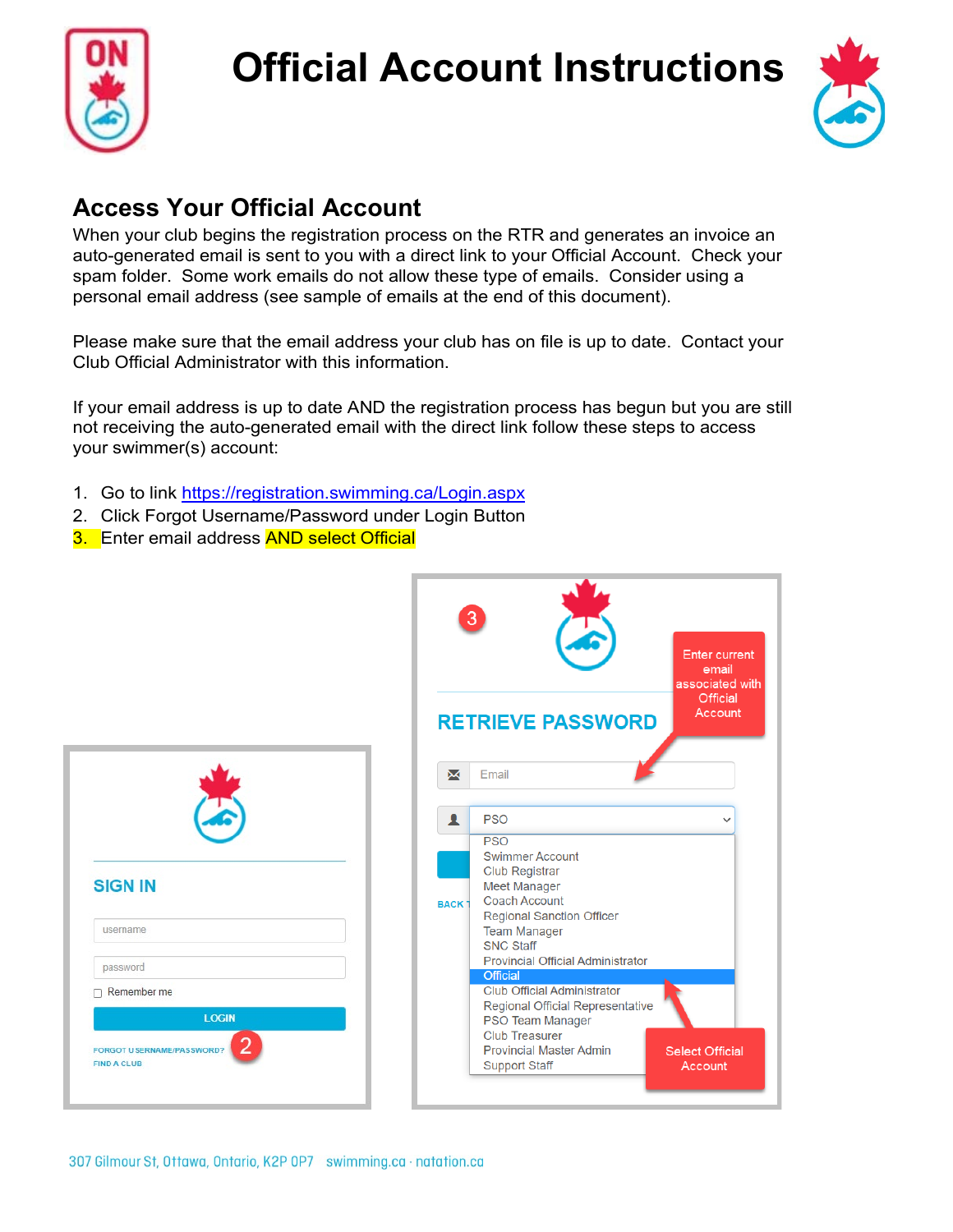



Once you obtain access to your account

- 1. You will notice a NEW LOOK with a Dashboard of all your associated accounts (same email address)
- 2. You will need to complete the registration process for your official profile.
- 3. You may or may not see associated swimmer accounts
	- a. For any swimmer accounts, you can complete the registration process as well through this account.
- 4. You can add additional official account using the "Manage Linked Accounts" feature.

|                | UPDATES MY INFO                                                                             |            | OFFICIATING INFO CONSENTS DECK LOG MEET LIST<br><b>LOGOUT</b> |                        |                          |                     |
|----------------|---------------------------------------------------------------------------------------------|------------|---------------------------------------------------------------|------------------------|--------------------------|---------------------|
|                | <b>Associated Swimmer Accounts</b>                                                          |            |                                                               |                        |                          |                     |
| $\blacksquare$ | atest atest                                                                                 | 2012-09-10 | <b>Invoice Pending</b>                                        | 20%                    | 3<br><b>Complete Now</b> |                     |
|                | swimmerab test                                                                              | 2015-09-12 | Pending                                                       |                        |                          |                     |
|                | test test                                                                                   | 1989-01-01 | Inactive                                                      |                        |                          |                     |
|                | <b>Associated Coach Accounts</b><br>No Records Found<br><b>Associated Official Accounts</b> |            |                                                               |                        |                          |                     |
|                | 91068916 TestPending Official                                                               |            | <b>LEVEL I - RED PIN</b>                                      | <b>Invoice Pending</b> | 20%                      | <b>Complete Now</b> |
|                | <b>Other Associated Accounts</b>                                                            |            |                                                               |                        |                          |                     |
|                |                                                                                             |            |                                                               |                        |                          |                     |

### **Complete Official Registration**

- **1.** Click the *Complete Now* blue button.
- **2.** Follow the prompts on the bottom right ensuring all required fields are completed.
- **3.** You will go through 2 different pages:
	- **a.** Official Information Page
	- **b.** Official Consents Page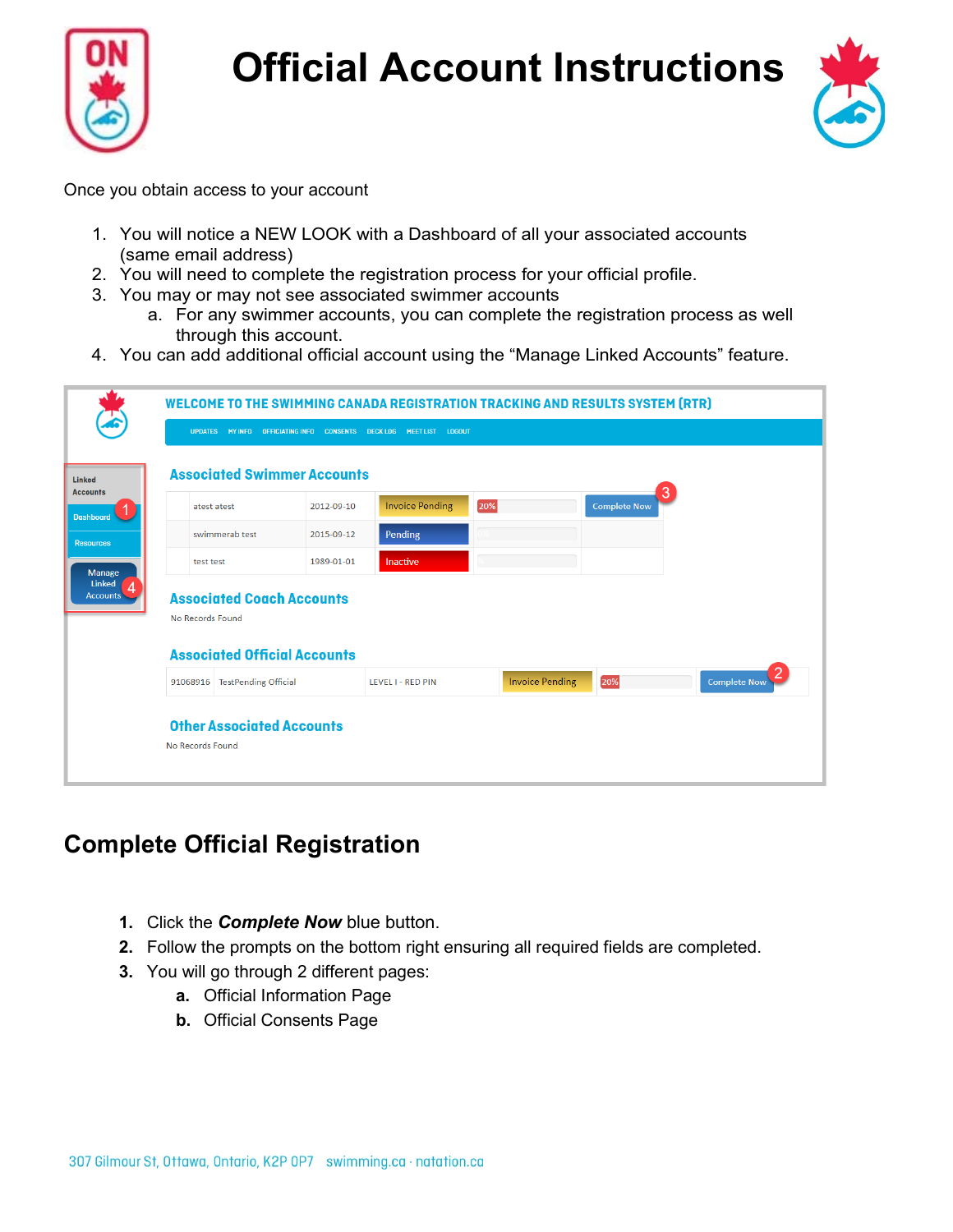



### **Official Information**

- 1. Enter all required contact information
- 2. Indicate preferred language
- 3. Enter a username (that you would prefer) / password if necessary
- 4. Click *Continue to Consent* blue button.

|                                  | <b>UPDATES</b><br><b>MY INFO</b> | <b>CONSENTS</b><br><b>DECK LOG</b><br><b>OFFICIATING INFO</b> | <b>LOGOUT</b><br><b>MEET LIST</b> |                      | WELCOME TO THE SWIMMING CANADA REGISTRATION TRACKING AND RESULTS SYSTEM (RTR) |
|----------------------------------|----------------------------------|---------------------------------------------------------------|-----------------------------------|----------------------|-------------------------------------------------------------------------------|
| <b>Linked</b><br><b>Accounts</b> | <b>Official Information</b>      |                                                               |                                   |                      |                                                                               |
| <b>Dashboard</b>                 | First Name*                      | <b>TestPending</b>                                            |                                   | Last Name*           | Official                                                                      |
| <b>Resources</b>                 | Email*                           |                                                               |                                   |                      |                                                                               |
| Manage<br>Linked                 | DOB*                             |                                                               |                                   | Gender*              | $\bullet$ Male $\circ$ Female $\circ$ Other                                   |
| <b>Accounts</b>                  | Phone*                           |                                                               |                                   | <b>Mobile Phone</b>  |                                                                               |
|                                  | Address*                         |                                                               |                                   | Address <sub>2</sub> |                                                                               |
|                                  | City*                            |                                                               |                                   |                      |                                                                               |
|                                  | Postal Code*                     |                                                               |                                   |                      | Complete all required                                                         |
|                                  | <b>Indigenous Descent</b>        | <b>Please Select</b>                                          | $\checkmark$                      |                      | fields                                                                        |
|                                  | Preferred Language*              | $\circlearrowright$ English $\circlearrowright$ French<br>2   |                                   |                      | You can update your<br>User name and password                                 |
|                                  | <b>Registered Club</b>           | <b>Swim Ontario</b>                                           |                                   |                      |                                                                               |
|                                  | User Name*                       |                                                               | З                                 | Password*            |                                                                               |
|                                  |                                  |                                                               |                                   |                      | <b>CONTINUE TO CONSENT</b>                                                    |

#### **Official Consent Forms**

*ALL form must be signed. If an Official is under the age of 18, a parent/guardian must sign the form.*

- 1. Click box for Swimming Canada Policies
- 2. Sign the form Acknowledgment and Assumption of Risk Form
- 3. Sign the form COVID Attestation Form
- 4. Sign the form Swim Ontario Code of Conduct and Concussion Management Procedure Acknowledgement (Rowan's Law requirement)
- 5. Select yes to no to receive commercial emails
- 6. Click *Complete* blue button on bottom right.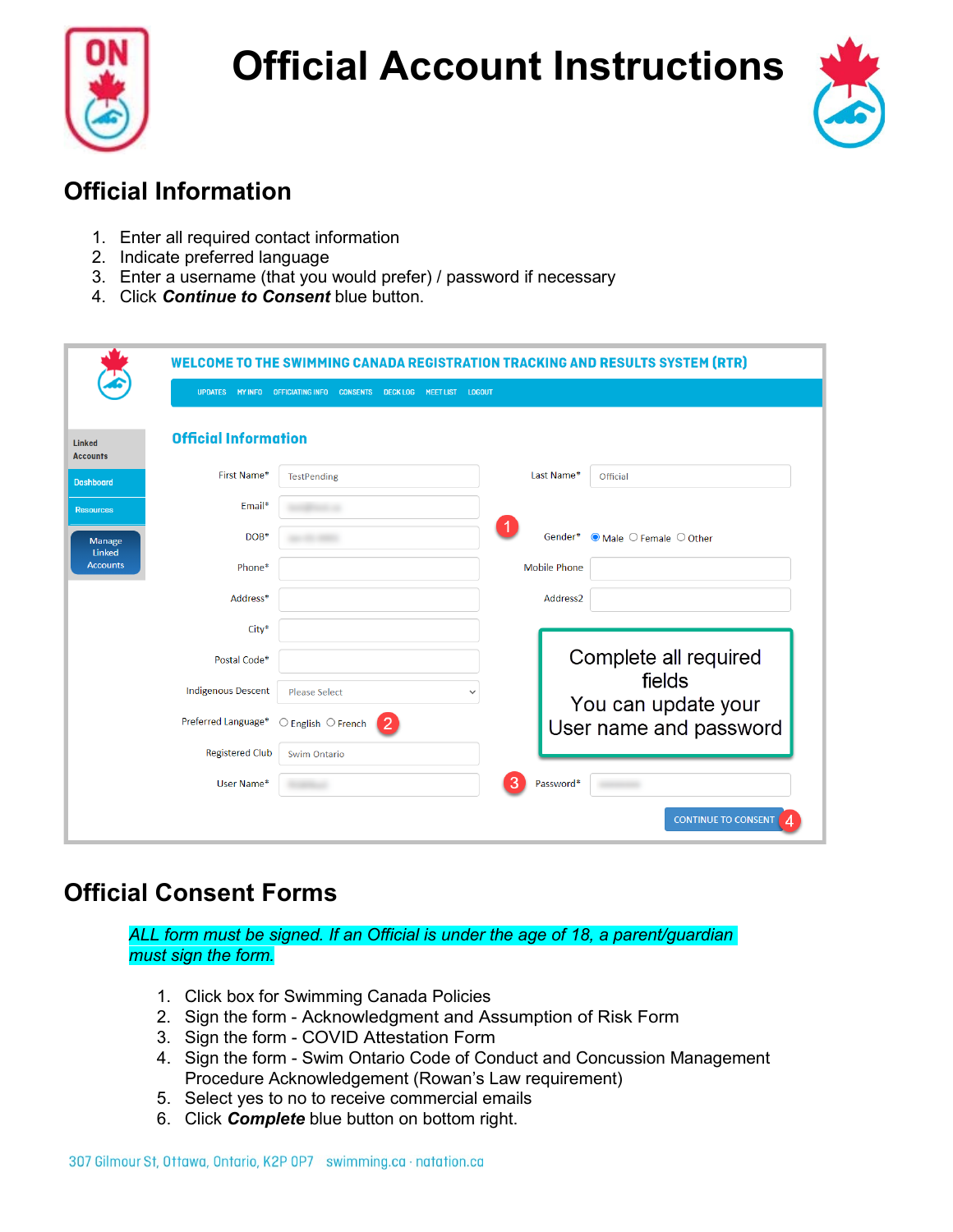



|                                                                   |                                  |                      |                                                                                                  |        |            | <b>WELCOME TO THE SWIMMING CANADA REGISTRATION TRACKING AND RESULTS SYSTEM (RTR)</b>                                                                                                                            |
|-------------------------------------------------------------------|----------------------------------|----------------------|--------------------------------------------------------------------------------------------------|--------|------------|-----------------------------------------------------------------------------------------------------------------------------------------------------------------------------------------------------------------|
|                                                                   |                                  |                      | UPDATES MY INFO OFFICIATING INFO CONSENTS DECKLOG MEET LIST LOGOUT                               |        |            |                                                                                                                                                                                                                 |
| Linked<br><b>Accounts</b><br><b>Dashboard</b><br><b>Resources</b> | <b>Provincial Sections.</b>      |                      | <b>CONSENT TO SWIMMING CANADA POLICIES</b><br><b>ACKNOWLEDGEMENT AND ASSUMPTION OF RISK FORM</b> |        |            | I have read and agree to comply with the Swimming Canada Code of Conduct and Professional Ethics Policy and to abide by all other Swimming Canada Policies; and equivalent documents from the                   |
| <b>Manage</b>                                                     | ID                               | <b>Last Name</b>     | <b>First Name</b>                                                                                | Gender | <b>DOB</b> | <b>Actions</b>                                                                                                                                                                                                  |
| Linked<br><b>Accounts</b>                                         |                                  | Official             | <b>TestPending</b>                                                                               | Male   | 0001-01-01 | Acknowledgement and Assumption of Risk Form - Click to Sign<br>COVID Attestation - Click to Sign<br>Swim Ontario Code of Conduct and Concussion Management Acknowledgements - Click to<br>Sign                  |
|                                                                   | 5<br>$\supset$ Yes $\bigcirc$ No | <b>EMAIL CONSENT</b> | program. I understand that I may unsubscribe from receiving these emails at any time*            |        |            | I would like to receive emails related to commercial activities from Swimming Canada (discounts and promotions from partners), including those related to the Swimming Canada Member Rewards<br><b>COMPLETE</b> |

#### *FORMS*

- 1. Click "Click to Sign" link for each form to sign
	- a. A new window opens
	- b. Fill in all the required fields and scroll down to Sign, Attest or Save
		- a. HINT: If you don't see the print/close/create PDF buttons after clicking on Sign/Attest/Save, make sure to scroll up to see which field is missing.
		- b. When a form is completed, scroll down and you will see a Print button instead of Sign, Attest or Save button.
- 2. Repeat for all forms. 3 forms:
	- a. Acknowledgment and Assumption of Risk Form
	- b. COVID Attestation Form
	- c. Swim Ontario Code of Conduct and Concussion Management Procedure Acknowledgement (Rowan's Law requirement)

#### **Actions**

Acknowledgement and Assumption of Risk Form - Signed - Click to view COVID Attestation - Signed - Click to view Swim Ontario Code of Conduct and Concussion Management Acknowledgements - Signed - Click to view

- d. The COA will receive an email indicating that the Official has signed the Form;
- e. The Official can view/save a signed copy of the form.